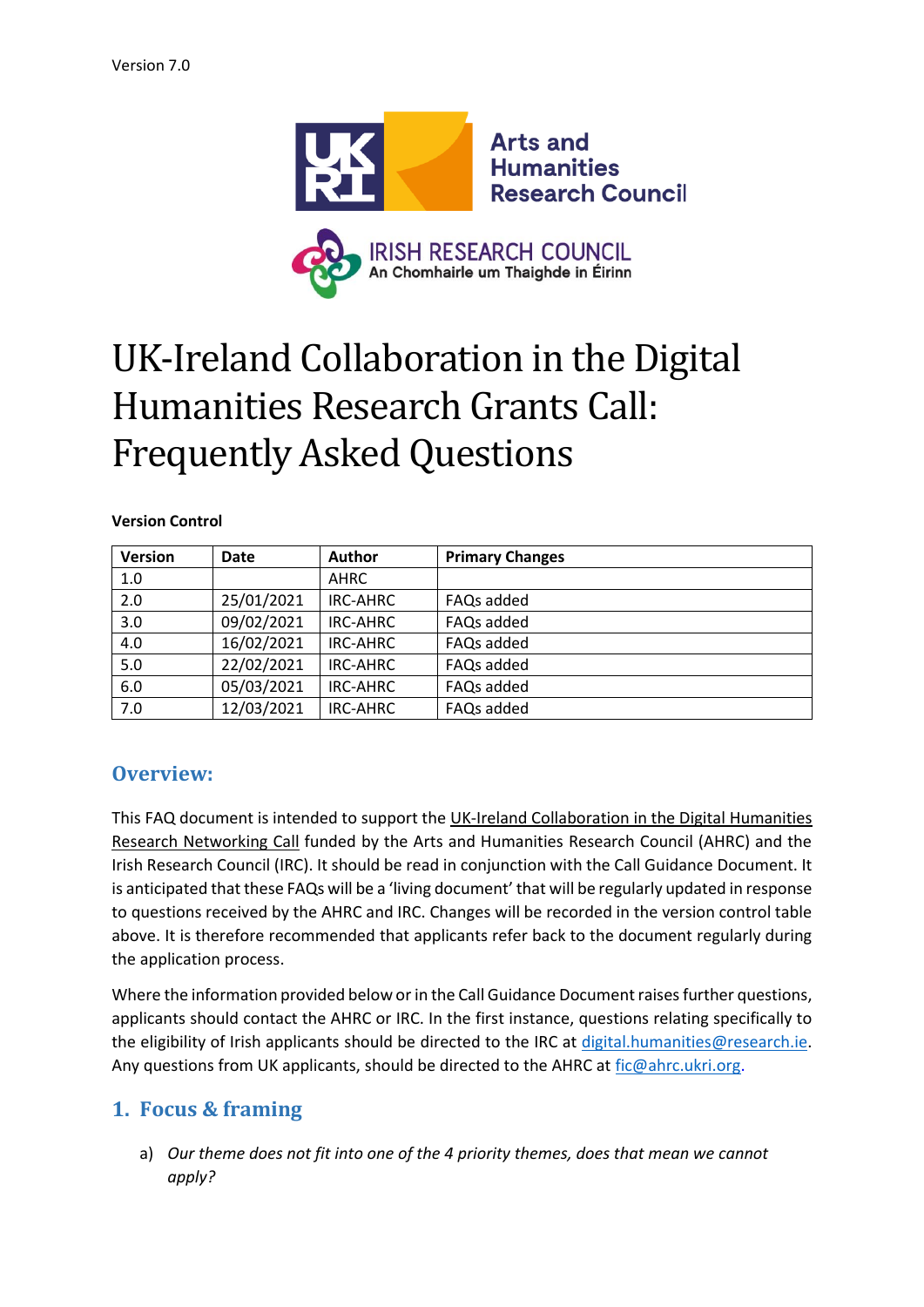Yes. The 4 themes have been specifically identified due to the manner in which they build on the workshop held in October 2019 and as priorities identified by the AHRC and IRC. The workshop report can be found [here.](https://ahrc.ukri.org/documents/calls/uk-ireland-dh-workshop-report/) It is acceptable to include activity that sits across or outside of these themes where there is a clear rationale to do so, but projects must be principally framed around one single theme (to be clearly indicated in the case for support). Applicants are encouraged to recognise the breadth and inclusivity of the themes.

b) *I did not attend the workshop in Dublin in October 2019, can I apply?*

Yes, applications to the call are welcome from all researchers, regardless of whether they attended the scoping workshop in October 2019.

c) *I did not apply for/receive a Networking Award, can I apply?*

Yes, application to or receipt of a Networking award is not a condition of application to the call.

d) *Should I include costs for the planned AHRC-IRC Awards Conference?*

The AHRC and IRC plan to hold an Awards Conference for the successful UK-Ireland research grants in 2024. The conference will bring together the award holders, digital humanities experts and stakeholders including non-academic partners from the UK and Ireland. £500/ €600 euros per person for attending this conference should be included in your proposal. The attendance of the co-PIs and the postdoctoral researchers/research assistants is mandatory (4-6 people per national team).

e) *I am a PI on an existing award, can I apply as a PI under this call?*

Yes. Please note that, in the event of an Irish applicant, who is already a PI in another project, being successful in this call, at award acceptance stage they will be asked to submit a time-management strategy, to be approved by the IRC before the award's commencement. For AHRC award holders, standard rules apply, as they can hold another award subject to being able to demonstrate they have the time available for the new project, should it be successful.

f) *If an Irish postdoc applies as a Co-I (contract does not cover the whole duration of the award) can they charge their salary to the grant?*

The salary of pre-funded staff cannot be charged to the grant. They can be hired as postdoctoral researchers for the time beyond the expiration date of their contract. This arrangement should be addressed at proposal stage.

g) *Are Irish partners / PIs added to J-es by the lead UK applicant?* 

Irish co-PIs and co-Is should create their own Je-S profiles, to be added to the proposal by the UK co-PI. Please note that setting up a Je-S profile can take a number of days, therefore it is strongly recommended that the process is started well before the application deadline.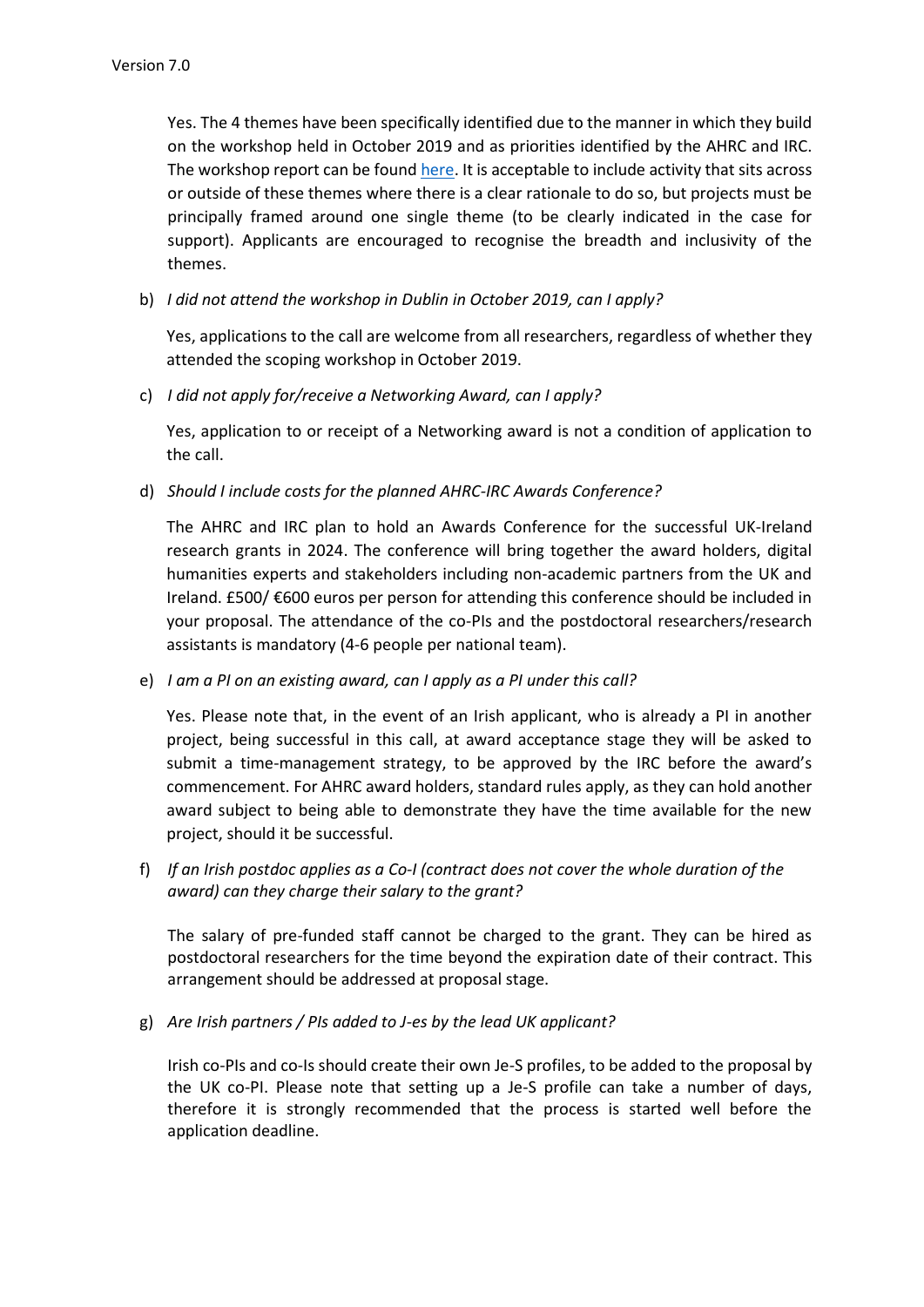h) *We understand that Northern Ireland institutions count as Irish collaborators for the purposes of this call. Could you kindly confirm this?*

NI institutions count as UK partners. Please refer to this document for Irish eligibility rules[: https://research.ie/assets/uploads/2021/01/Irish-Eligibility-Rules.pdf](https://research.ie/assets/uploads/2021/01/Irish-Eligibility-Rules.pdf).

i) *Will there be any further AHRC-IRC digital humanities calls?*

There are no future calls at present. Should this change, details of any future call will be advertised on our respective websites.

j) *What should I do If the end of my project is scheduled before the conference in 2024?*

Where an award is shorter in duration and planned to finish before the conference in 2024, applicants are advised not to budget for the conference and conference outputs will be shared directly with the team digitally post award.

# **2. Eligibility and assessment**

a) *Why does the Irish PI need to be recorded as a Co-Investigator in Je-S?*

The Je-S submission portal allows for only one Principal Investigator to be included in a proposal. For this AHRC-IRC call, there is to be one Principal Investigator from the UK and one from Ireland. On the Je-S form the Principal Investigator is therefore the UK PI and the Irish PI needs to be recorded as a Co-Investigator. Such terminology must be considered as a built-in system feature and does not challenge the equal status and coleadership of the UK and Irish PI.

b) *How should the UK and Irish budgets be submitted?*

UK expenses should be included in the standard Je-S form. No costs should be included on the Je-S form that will be incurred by the Ireland-based members of the project team - only costs incurred by the UK team should be included. The Irish budget must be included in the 'Budget Form for Irish Costs' [\(http://research.ie/funding/uk-ireland-collaboration](http://research.ie/funding/uk-ireland-collaboration-in-the-digital-humanities-research-grants%e2%80%af/?f=principal-investigator-led)[in-the-digital-humanities-research-grants%e2%80%af/?f=principal-investigator-led\)](http://research.ie/funding/uk-ireland-collaboration-in-the-digital-humanities-research-grants%e2%80%af/?f=principal-investigator-led) and attached separately to the proposal as a non-UK component attachment.

c) *Is it possible for HEIs, IROs and industry partners to be involved in more than one application?* 

Yes. It is acceptable for a HEI or IRO to be involved in more than one bid. Investigators can be involved in more than one application where they can clearly demonstrate that they have the capacity to do so, should more than one be successful. However, academics both in the UK and Ireland can be named as Principal Investigator on one bid only. It is also acceptable for a project partner to be named on more than one application, but only where it can be demonstrated that there is capacity to undertake responsibilities as defined for all projects, should more than one be successful, and where there is a clear commitment to the partner's role within each separate project.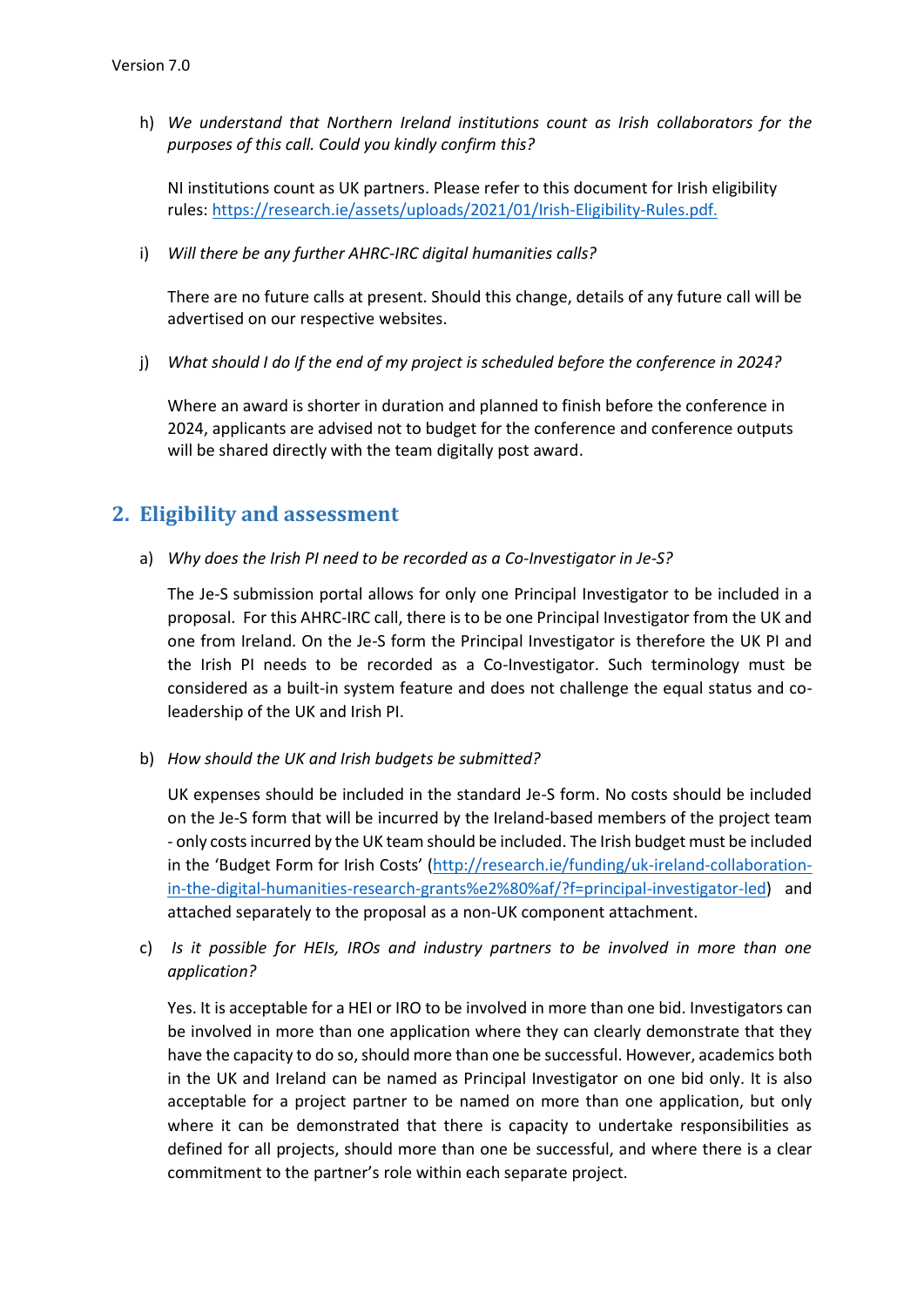## d) *Can subcontractors/consultants be included?*

This is allowed but you will need to justify the cost (explaining why there is a need to charge their time rather than listing them as an in-kind project partner), and explain why it is essential to have their expertise on the project and delivery of certain activities.

### e) *What international activities are eligible costs?*

Due to the UK-Irish focus of the programme, eligible events organised by the consortium must take place in one of the two countries. Requests for exceptions must be clearly justified in the proposal and their merit will be assessed by expert evaluators. Travel costs to attend relevant worldwide events (e.g. conferences, top-class workshops) are eligible.

## f) *Can Irish Investigator time be charged against the UK grant?*

Given the matched funding from the IRC, investigator time for Irish Investigators cannot be charged against the UK grant.

## g) *Why are Irish investigators suggested to give benefits in kind?*

Due to different funding procedures, the IRC will not compensate for items such as researchers' time and use of venues. However, Irish participants are invited to list out these items (in the budget form for Irish costs), so to formally quantify the extent of their contribution. Irish awardees will not be required to provide in-cash matching contribution.

## h) *Is there any provision in place for sharing costs between UK and Irish institutions?*

No, the totality of each cost must be included either on the Irish or UK budget.

i) *Will the ongoing issue of Coronavirus/COVID 19 have an impact on the timetable for review or mean a delay in projects starting?*

As things stand, both funders consider the timeline feasible and realistic. However, as a contingency measure against uncertainty, applicants are advised to consult the IRC and UKRI websites on a regular basis to ensure they are up to date on how each funder is responding to this issue.

j) *How should applicants account for the uncertainty surrounding the impact of the current COVID-19 situation in their proposals, and will this have an effect on how applications are assessed?* 

AHRC and IRC recognise that the long-term impacts of COVID-19 on international research collaboration are difficult to predict and unlikely to be fully resolved at the point of application. For example, the point at which restrictions on travel, physical meetings and access to collections and archives might be relaxed remains unclear. Where applicable, applicants should take account of the pandemic in planning their research timetable, but are encouraged to proceed with the methodologies and activities that are most suited to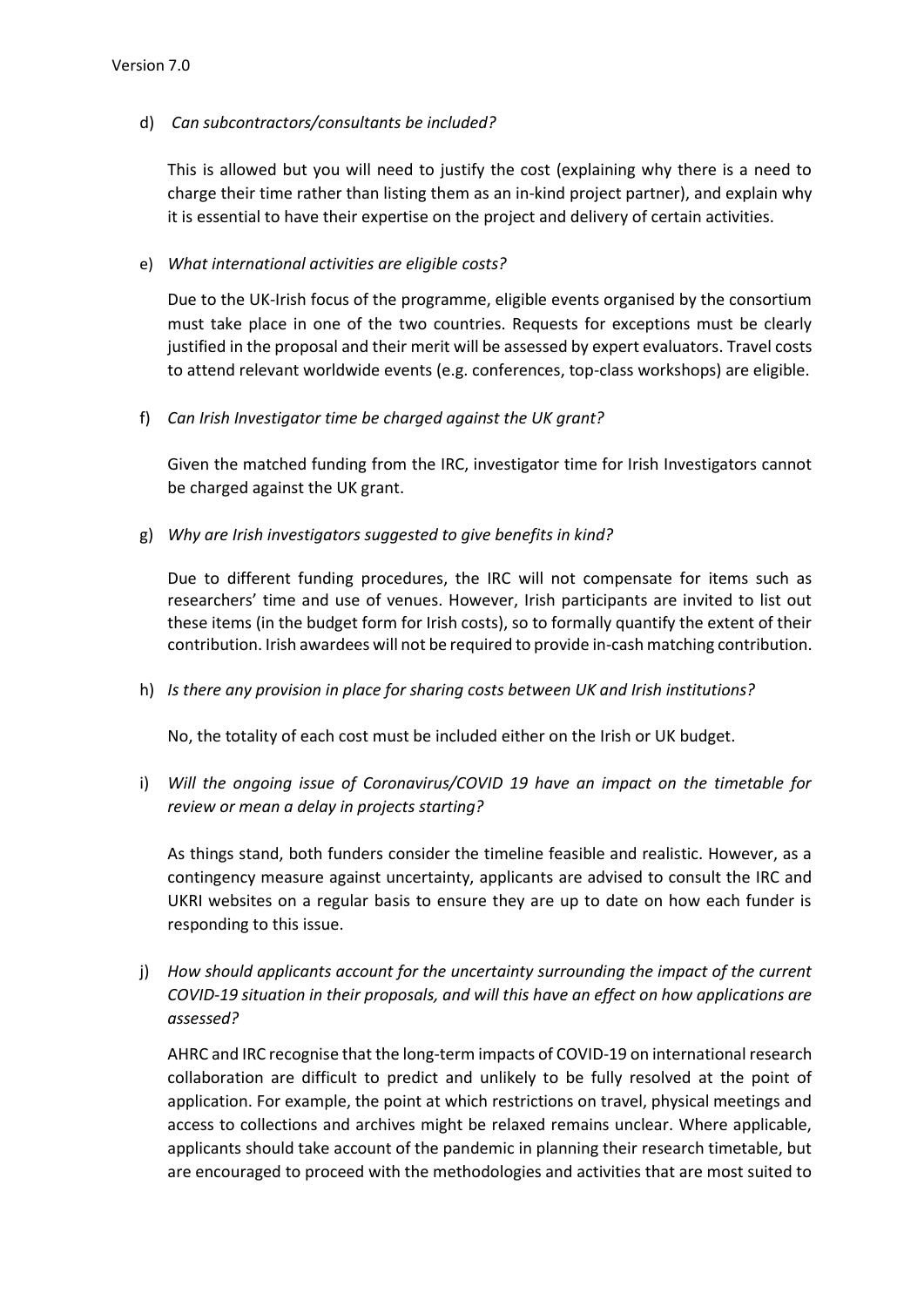the delivery of the best possible research within the respective field. However, where this involves activity that would currently not be possible due to COVID-19, and which might continue to be impacted in the future, applicants should demonstrate how they will embed flexibility into their plans. For example, if there are plans to use physical collections, applicants should demonstrate how they will adapt their timelines and/or methods if access remains impossible. Similarly, if a workshop or conference is planned, applicants should consider how alternative options, such as digital conferencing, might be used if physical meetings are not viable. AHRC and IRC will work together to explore options to facilitate flexibility for project teams where required and within the rules and capacity of the agencies. Reviewers will receive instructions to assume that changes that arise from the COVID-19 pandemic, post-submission, will be resolved and complications related to COVID-19 should not affect their scores. AHRC and IRC will also brief the review panel to ensure that any issues raised relating to the impact of COVID-19 during the review process are considered in a consistent, reasonable and equitable manner. Where an application is successful, any changes in circumstances that affect the proposal will be managed as a post-award issue.

k) *Irish eligibility criteria: how is the "contract of sufficient duration" rule verified in practice?* 

It is verified by the Irish Research Council, together with the HEI, at award acceptance stage.

l) *Is it possible to extend/postpone the project in the event that one of the PIs cannot start on the 1 of August?* 

All grants are expected to commence on 1 August 2021, however a no-cost extension will be granted to accommodate a PI who is on parental leave.

m) *Irish eligibility rules: Will the IRC accept a support letter that says 'if the grant is awarded the HEI will extend the employment contract' in case the PI does not hold a contract of sufficient duration?*

As per the call documentation, the PI must be contracted by an Irish HEI, with a contract of sufficient duration to carry out the proposed research from the project start date until the project end date.

n) *Are all projects expected to be 36 months long?*

These projects can last UP TO 36 months; shorter proposals are fully admissible.

o) *Irish budget eligibility question: Would it be possible to include costs to facilitate the involvement of staff in any non-academic partner organisations (via the provision of monies to pay for their time i.e. contribution to salary) in the Irish budget?*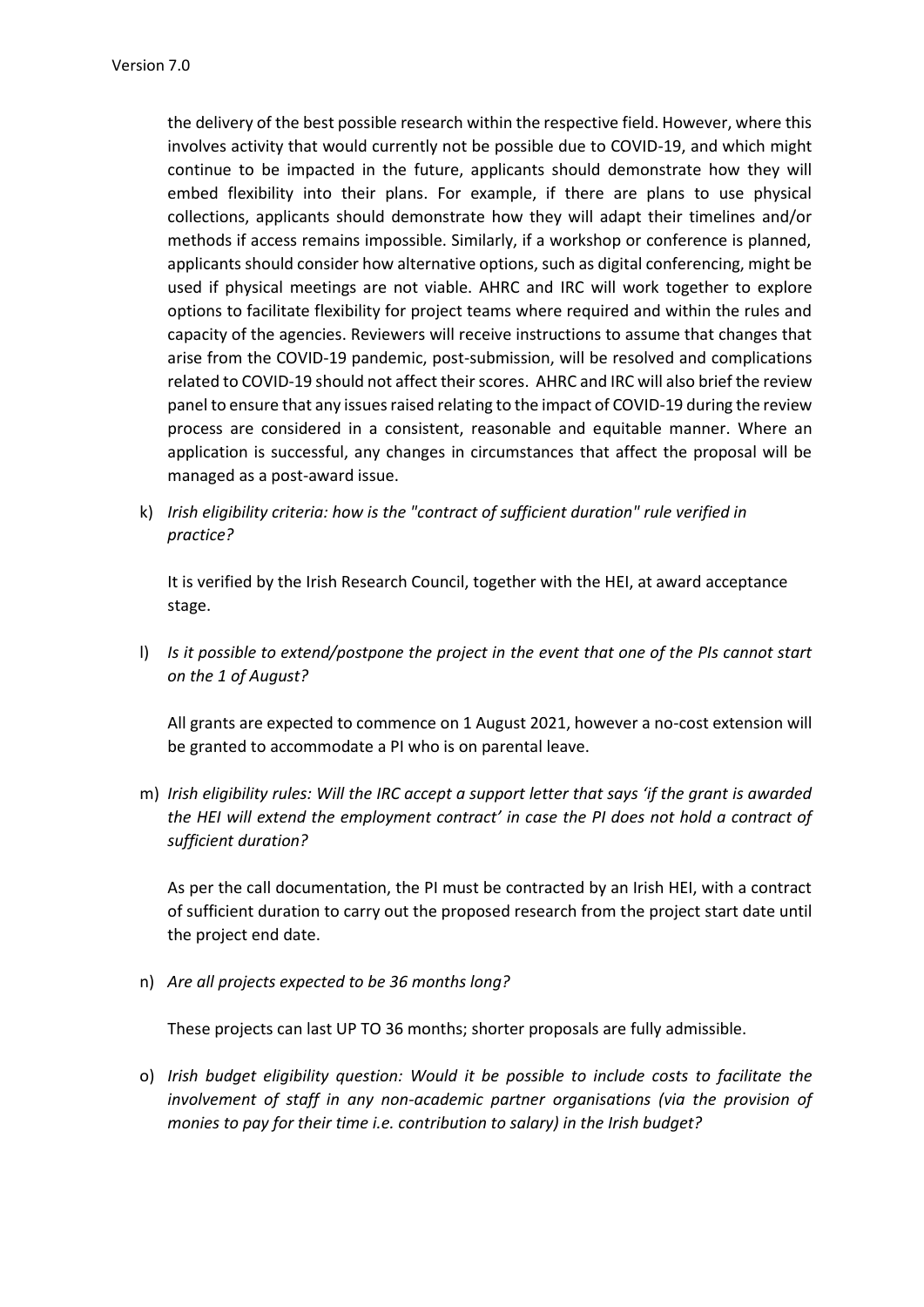As outlined in the detailed rules for eligible costs and activities, project partners are not eligible for charging consultancy fees.

p) *Irish budget eligibility question: Is it possible to include budget for teaching replacement costs for any Co-I's included in the Irish budget (max 8K a year)?*

While teaching buy-out is mostly meant for co-PIs, teaching replacement costs for co-Is can be budgeted for.

q) *Are people employed by museums eligible as Irish PIs?*

As detailed in the call specification document, the Irish co-PI must be "*A researcher (of postdoctoral level of higher) who holds a contract of sufficient duration with an eligible HEI or RPO to carry out the proposed research from the project start date until the project end date*".

r) *Is it mandatory to include an Irish academic institution in the consortium?*

As per the call guidance, '*All proposals must feature an Irish co-PI who has a contract of sufficient duration from an Irish higher education institution to carry out the proposed research from the project start date until the project end date. The list of eligible Irish higher education institutions is available at* [https://research.ie/funding/eligible-higher](https://research.ie/funding/eligible-higher-education-institutions-and-research-performing-organisations/)[education-institutions-and-research-performing-organisations/](https://research.ie/funding/eligible-higher-education-institutions-and-research-performing-organisations/)

s) *What should be included in the Irish letters of support?*

We do not provide a template or have strict guidelines on the content of the letters. They should include monetary equivalent of the in-kind contribution provided, if applicable, and should be as detailed as possible about the activities partners will be involved in. The letter of support should be a maximum of two sides of A4.

t) *Are social-science oriented projects eligible or do you only fund humanities projects purely focused on linguistics, arts, philosophy?*

As per the call specification document, the UK component must fall within the remit of the Arts and Humanities Research Council:

https://ahrc.ukri.org/funding/research/subjectcoverage/ahrc-disciplines/. Interdisciplinary proposals and teams are welcome but the majority of the methodologies, research questions and outputs must fall within AHRC's subject remit. For the Irish team, PIs from all disciplines can apply, provided that the project falls under one of these thematic areas:

- Digital Humanities, Emerging Technologies and Research Practices
- Digital Humanities and Social Innovation
- Digital Humanities and Cultural Heritage
- Digital Humanities and the Creative Industries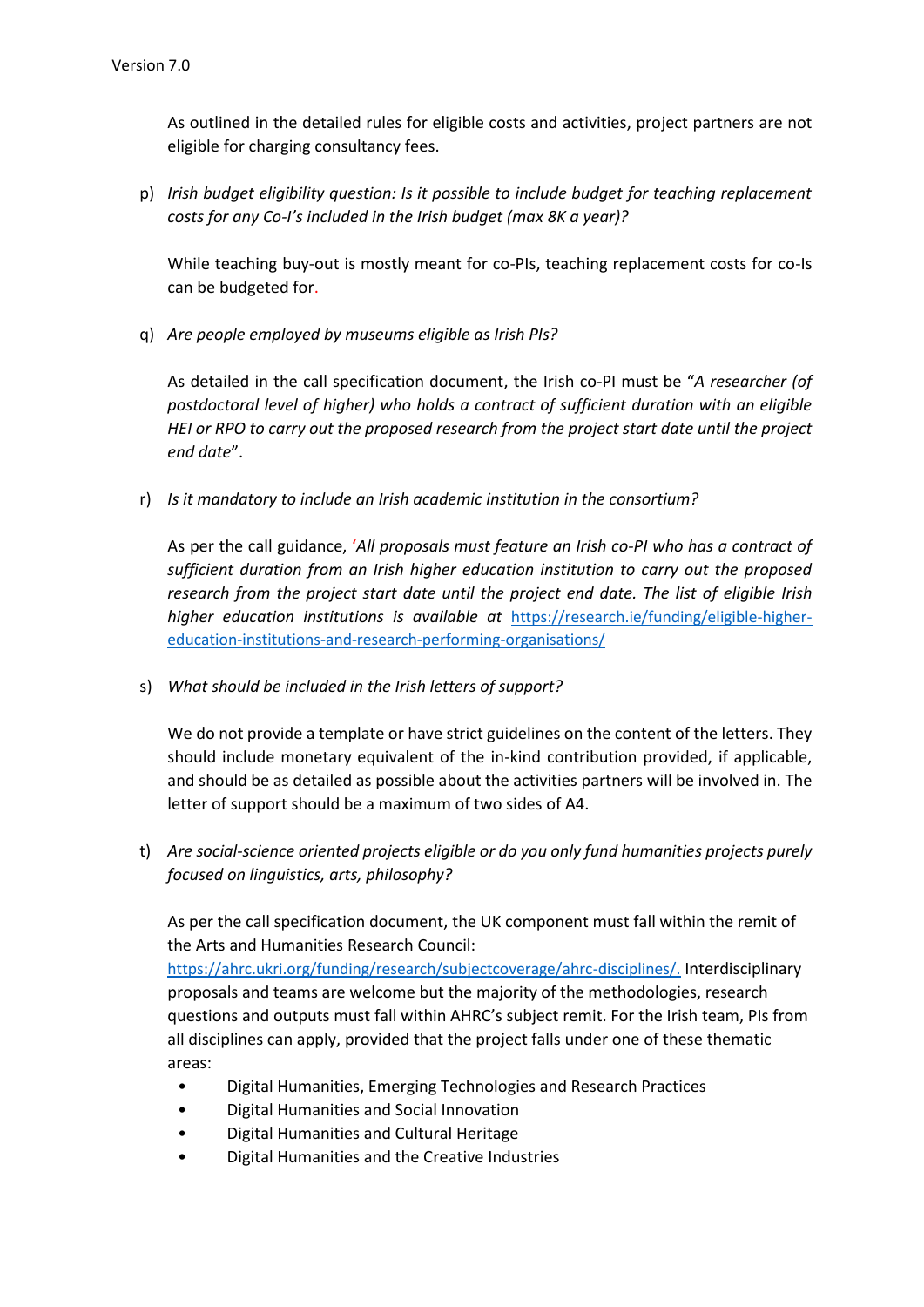u) *Can I resubmit the application if I am unsuccessful?*

A revised proposal may be submitted through AHRC's responsive mode research grants scheme. AHRC's international co-investigator policy would allow for an Irish coinvestigator to be budgeted and paid directly by AHRC (costs cannot exceed 30% of the overall 100% Full Economic Cost (fEC) of an application). For more information: International Co-Investigators - [Arts and Humanities Research Council \(ukri.org\)](https://ahrc.ukri.org/funding/internationalfunding/international-co-investigators/)

v) *Can digitising costs be deemed an eligible expense under the Research Call, and if so, under which budget sub-heading should they fall?* 

All costs related to materials' digitalisation and storage should be budgeted under 'dissemination and knowledge exchange costs''.

w) *How should we plan for a hybrid model of activity delivery (i.e., digital, and physical)?* 

Applicants should take account of the pandemic in planning their research timetable but are encouraged to proceed with the methodologies and activities that are most suited to the delivery of the best possible research within the respective field. However, where this involves activity that would currently not be possible due to COVID-19, and which might continue to be impacted in the future, applicants should demonstrate how contingency plans are embedded in their plans.

x) *Irish budget eligibility question: Is staffing on the project limited to a single postdoctoral researcher?*

The postdoctoral researcher/s can be employed by the project for up to 36 months (maximum duration of the grant), either full-time or FTE. Additionally, the post-doctoral researcher is: "to be based in the same institution as the co-PI".

y) *What should we do if we feel our proposal fits within two themes?*

Projects must be principally framed around one theme, although it is acceptable to include activity that sits across or outside of these themes where there is a clear rationale to do so. Applicants are encouraged to recognise the breadth and inclusivity of the themes but should clearly indicate their main thematic area in the Case for Support. Applicants are responsible for making the right judgement call about thematic fit.

z) *What kinds of expenses are Irish co-Is (as distinct from the Irish co-PIs) eligible for?* 

Eligibility rules around costings apply to the Irish co-PIs and the Irish Co-I equally.

aa) *Is teaching buy-out available for both a co-Pi and co-I?* 

Yes, both co-PI and co-Is may avail of teaching-buyout up to a combined maximum of €8,000 per year.

bb) *Irish costing rules: Does the maximum amount of €8,000 teaching buy-out apply to each participating PI?*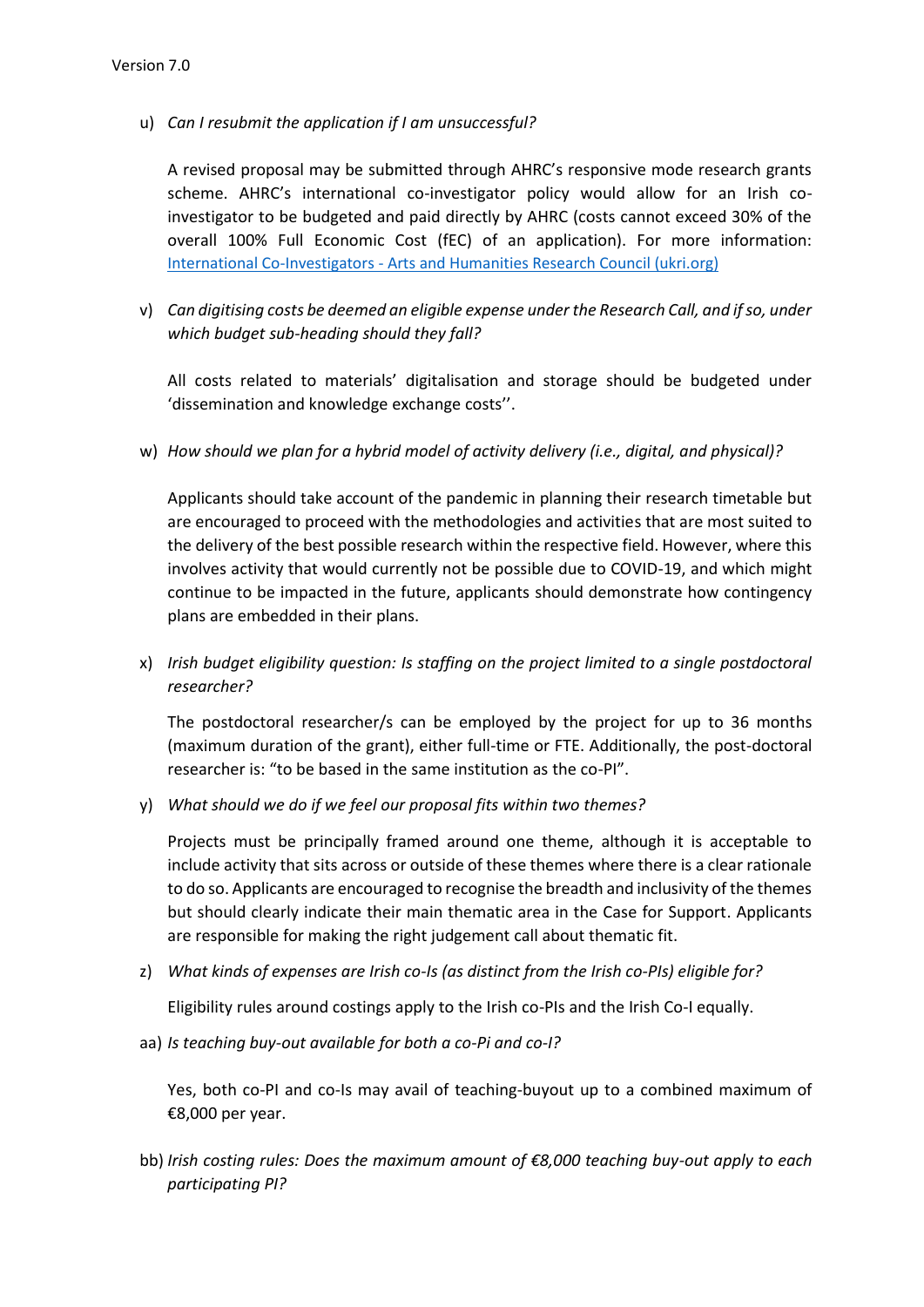The maximum amount of €8,000 per year teaching buy-out applies to the proposal, rather than each participating applicant.

cc) *Can an allowance be made for an applicant who is not of postdoctoral level or higher, however who has a long period of practice-based experience or significant experience in lecturing or research?* 

As per our T&Cs [Irish-Eligibility-Rules.pdf \(research.ie\),](https://research.ie/assets/uploads/2021/01/Irish-Eligibility-Rules.pdf) all applicants must be of postdoctoral level or higher.

dd) *Irish costing rules: Can Investigators budget costs for community engagement that include compensation for participants (through a fee, or a small gift, such as a voucher).* 

Participants involved in community engagement such as surveys/focus groups/workshops or other such project-related activities may not be paid; however, costs incurred as a result of participation (e.g. travel costs to a workshop) may be included in the budget so long as they are detailed and fully justified.

ee) *Irish eligibility rules: Can Research Assistants/Research Fellows and/or technical grade staff be recruited, and if so should the IUA research assistant/fellow scale be followed?* 

The recruitment of research assistants/research fellows and technical grade staff is eligible under these awards. When budgeting for such, please refer to the IUA researcher salary scales: <https://www.iua.ie/for-researchers/researcher-salary-scales-career-framework/> (or the institutional salary scales for technical staff.) The point on the scale should be determined by qualifications and experience and the rationale for selecting this point should be explained in the budget justification.

ff) *Is there a limit on the amount a PI can budget for consultancy?* 

There is no limit on the amount a PI can budget for consultancy costs, however the need for these costs should be clearly explained in the justification of resources (highlighting why the consultant's expertise will leverage the consortium's resources).

gg) *Can a creative industry partner which holds RPO status be named as a co-investigator and if same can receive funding for a project staff member?*

The list of higher education institutions and research-performing organisations eligible for Irish Research Council funding is available [here.](https://research.ie/funding/eligible-higher-education-institutions-and-research-performing-organisations/) As detailed in the Terms and Conditions, project partners are not eligible for charging consultancy fees.

hh) *Does the Irish co-investigator need to provide a letter of support with their application?*

The Irish Co-I, if not from the same institution as the Irish co-PI, must provide a letter of support with their application.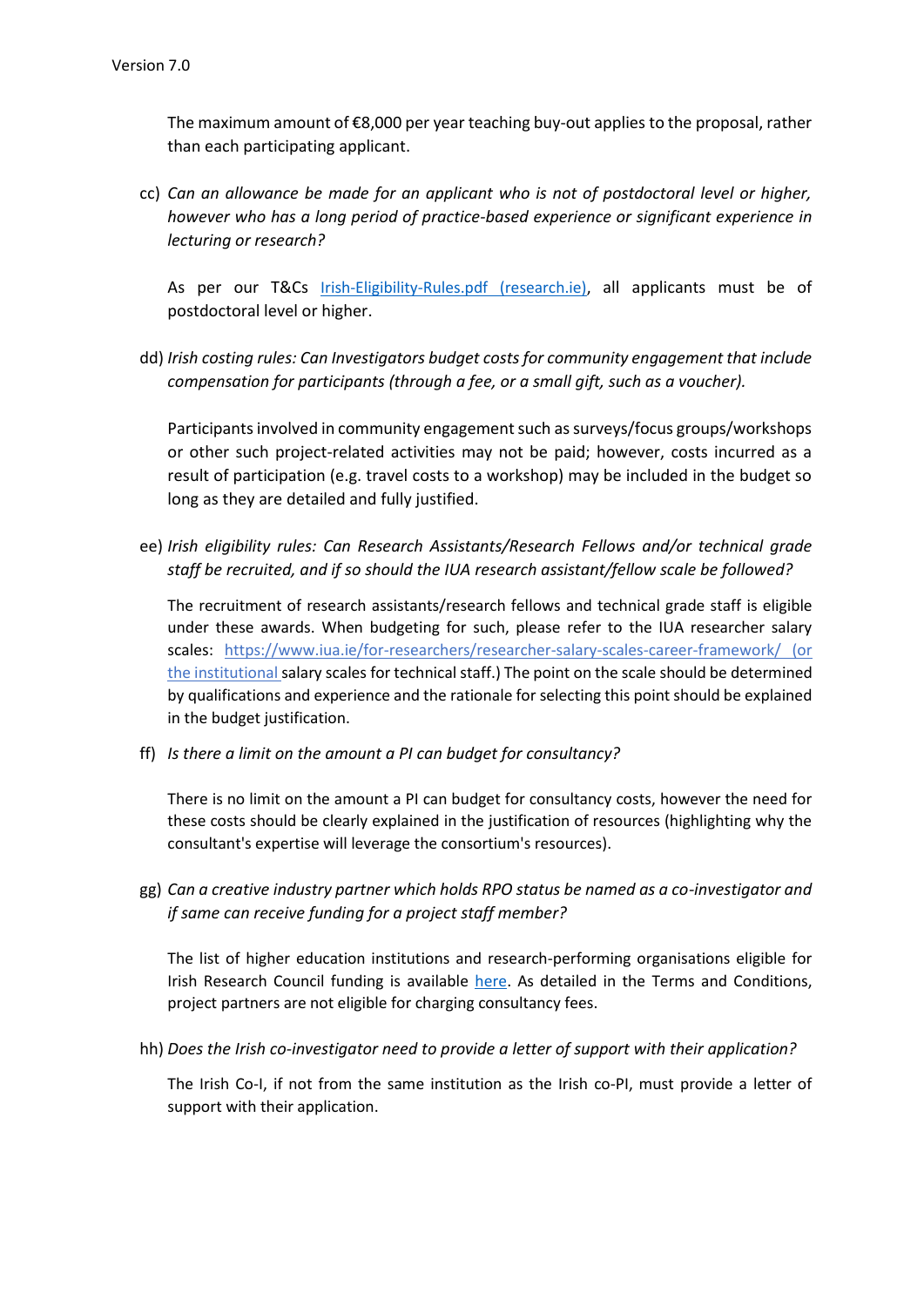ii) *Can travel and accommodation costs for invited guest speakers who are not members of the project team be included in the Irish budget for dissemination events held in Ireland?*

Travel and accommodation costs incurred for invited guest speakers may be included in the budget, as long as they are detailed and fully justified.

jj) *Is it possible to include in the Irish budget travel and associated costs for representatives of Ireland-based partner organizations to attend relevant research and professional development conferences/workshops etc, including events outside Ireland, and outside of project events?*

Travel and associated costs for representatives of Ireland-based partner organizations to attend relevant research and professional development conferences/workshops etc, including events outside Ireland, and outside of project events may be included in the budget, as long as they are detailed and fully justified. As per the travel costs section in table 4 of the Irish Budget Form, "please provide details on the number and duration of trips being proposed. Every effort must be made to ensure that air travel, where used, is economical."

kk) *Should applicants include pension contributions for this call?*

Arising from the inclusion of postdoctoral researchers in the Single Public Service Pension Scheme, the 20% pension contribution that has been a feature of Irish Research Council postdoctoral awards no longer applies for the majority of researchers. As a result, the pension contribution should not be included as part of the budget.

ll) *Does the 7-page limit for the Case for Support include references and footnotes?*

Should you choose to include footnotes or a bibliography (you are not required to do so), these must be included within the page limit.

mm) *Can a PI subcontract their own company/a company that they have a share hold in, to do the consultancy work?* 

The Council would consider such subcontracting to be a conflict of interest and not best practice as governed by institutional guidelines at local level.

nn) *Can a PI submit more than one proposal?*

Academics both in the UK and Ireland can be named as Principal Investigator on one bid only. An investigator can be involved in more than one application where they can clearly demonstrate that they have the capacity to do so, should more than one be successful. In the event of an applicant, who is already a PI in another project being successful in this call, at award acceptance stage they will be asked to submit a time-management strategy, to be approved by the Irish Research Council before the award's commencement.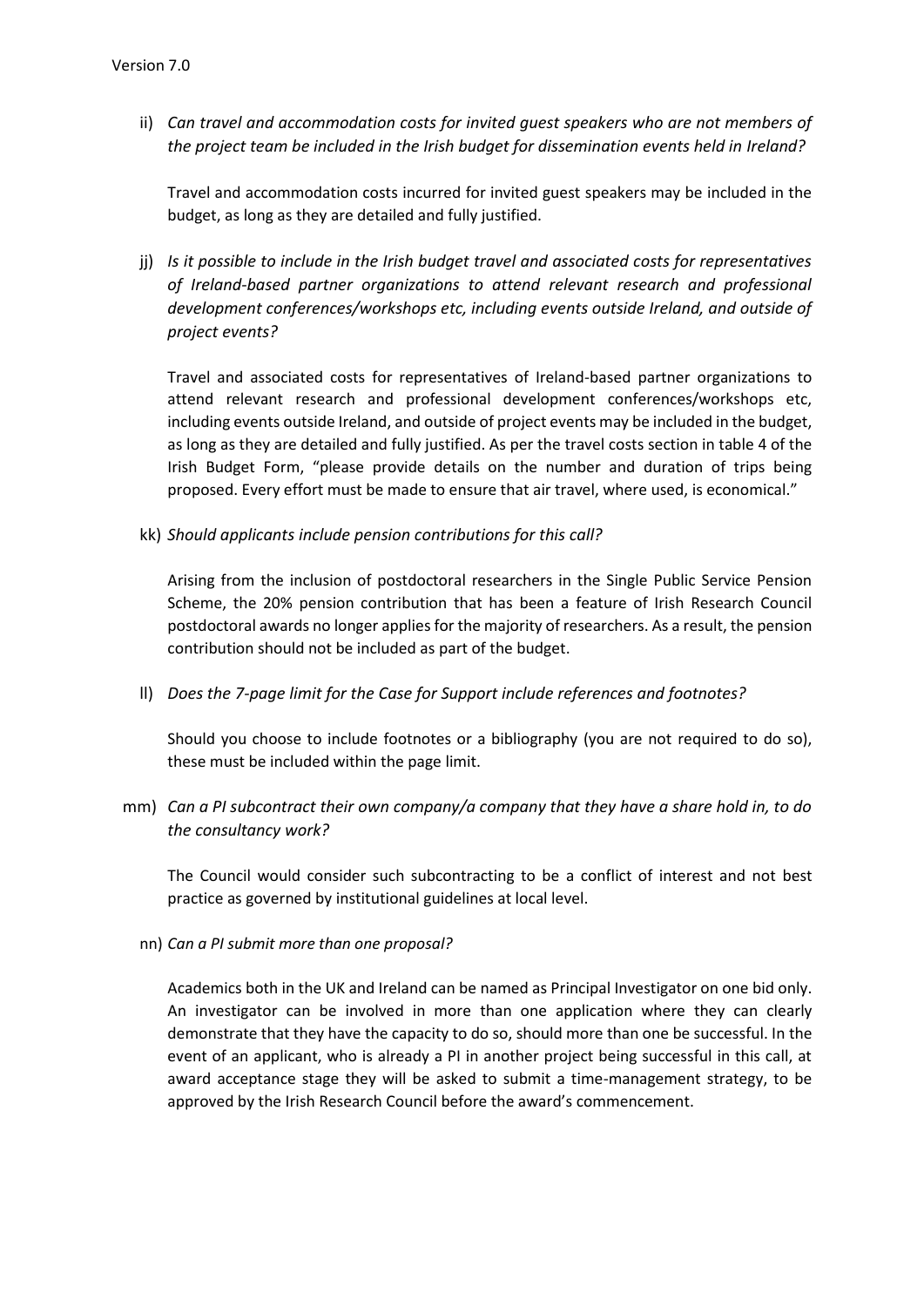oo) *Can you please advise if it permissible for the Director of Research Development to sign off on host institution letters of support for the UK-Ireland Collaboration in the Digital Humanities Research Grants?*

The letter of support should be signed by the Vice President/Dean for Research. Where neither of these positions exist in the host institution, the letter of endorsement should be signed by the most senior institutional officer with responsibility for research.

pp) *In what format should Irish co-PIs provide the justification for the costs outlined in the Irish budget, should this be provided in the budget table in the 'Irish budget form document' (in the 'rationale for costs if applicable' column) or can narrative text be provided directly after the table in the same word document?* 

Justification for costs should be outlined in the column 'rationale for costs if applicable'.

qq) *If narrative text is allowed how much space can be used to provide the justification for the Irish budget in that document?* 

All budget requests should be fully justified The Irish budget form should be a maximum of two sides of A4, and if necessary, the guidance notes can be deleted from the form and the margins expanded.

rr) *If an Irish co-PI is on maternity leave when the outcome of this call is announced and will still be on maternity leave by the 1st of August when projects are expected to kick off can the start date for the project be deferred?* 

Yes, it will be possible to defer the start date of the award where the co-PI is on maternity leave. Paperwork can be deferred until the co-PI has returned from maternity leave.

ss) *Where on the J-es portal are letters of support from Irish team members expected to be uploaded i.e. letters for co-PIs, co-Is (where relevant) and from partner organisations (where relevant)? The detail about the requirements of these letters is currently provided in the Irish Budget form. Are the letters expected to be uploaded as part of that document?* 

The PI in the UK will be responsible for submitting a joint UK-Ireland proposal via the Research Council's Joint Electronic System (Je-S). When preparing a proposal form in Je-S, Je-S will display section headings appropriate to the Scheme you have chosen. Using the 'Help' link at the top of each page will provide guidance relevant to that section of the Je-S form. All documents should be uploaded to the proposal. For further details, please reference the research funding guide: [https://ahrc.ukri.org/documents/guides/research](https://ahrc.ukri.org/documents/guides/research-funding-guide1/)[funding-guide1/](https://ahrc.ukri.org/documents/guides/research-funding-guide1/)

tt) *Can an Irish PI (co-PI) and an Irish Co-I, based at different HEIs/RPOs in Ireland, both hire staff to be costed against the project?*

Only the co-PI can hire staff and they must be based at the same institution as the co-PI.

uu) *Can the salary/part salary for an Irish Co-I be funded by the budget for this call if their current funded contract does not cover the duration of the project?*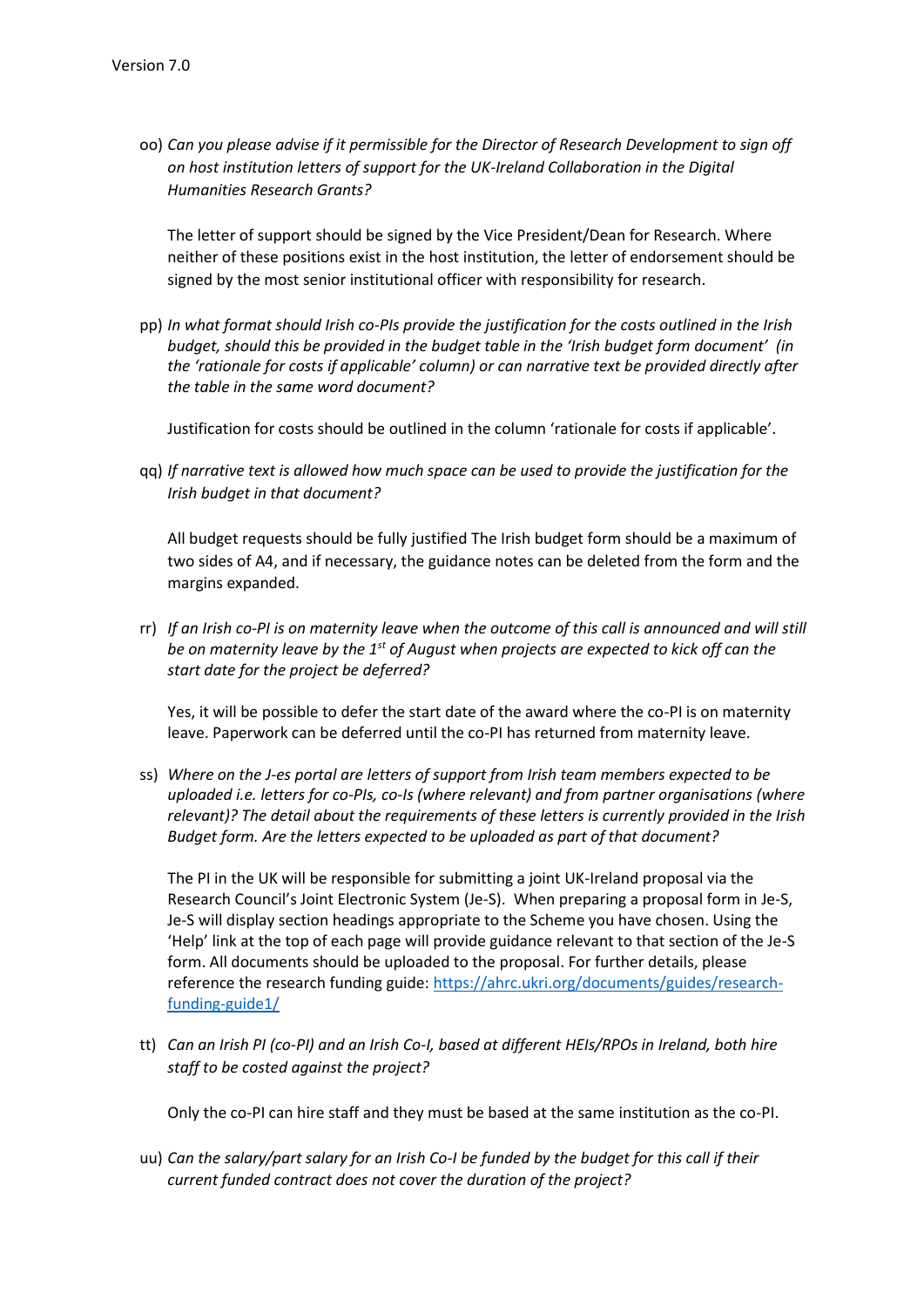The Irish co-PI must have a contract of sufficient duration to carry out the proposed research from the project start date until the project end date. Should the Irish co-I not have a contract of sufficient duration to cover the full length of the award, it is permissible for them to be hired as a postdoctoral researcher for the time beyond the expiration date of their contract so long as they are based at the same institution as the co-PI. This arrangement should be addressed at proposal stage.

vv) *What format should Irish co-PIs provide the justification for the costs outlined in the Irish budget?*

Irish budget requests should be fully justified in the 'rationale for costs if applicable' column of the Irish budget form. The Irish budget form should be a maximum of two sides of A4, however the guidance notes can be deleted from the form and the margins expanded if necessary.

#### ww) *How should the proposal be submitted through Je-S?*

The PI in the UK will be responsible for submitting a joint UK-Ireland proposal via the Research Council's Joint Electronic System (Je-S). All Investigators named on the Je-S application form, whether based in the UK or Ireland, must have a Je-S account. Where a named investigator does not already have a Je-S account, one can be easily set up, but please note that the process can take a number of days. It is therefore strongly recommended that the process is started well before the application deadline. Je-S accounts can be created on the Je-S sit[e here.](https://je-s.rcuk.ac.uk/JeS2WebLoginSite/TermsConditions.aspx?mode=accountsetup) During account set-up, an account type of 'An Applicant on a Standard/Outline Proposal' must be selected. If you require assistance with the process please contact the Je-S Helpdesk a[t JeSHelp@je-s.ukri.org](mailto:JeSHelp@je-s.ukri.org) or +44 (0)1793 44 4164.

# Finding Researchers to Collaborate With - JISC Email List

In order to help researchers or interested partners to find partners in the UK and Ireland, an email group (called DH-UKIreland) has been set up so that researchers can subscribe to receive such requests, and to post requests themselves.

To use this service, you need to subscribe at the following link: [www.jiscmail.ac.uk/DH-](http://www.jiscmail.ac.uk/DH-UKIRELAND)[UKIRELAND](http://www.jiscmail.ac.uk/DH-UKIRELAND)

Once you have subscribed to the service, you can then click on 'post new message' to send a message to all subscribers.

When sending a message please include the following information:

- your contact details
- what type of researchers/partners you are seeking
- a short summary of your idea (maximum 200 words).